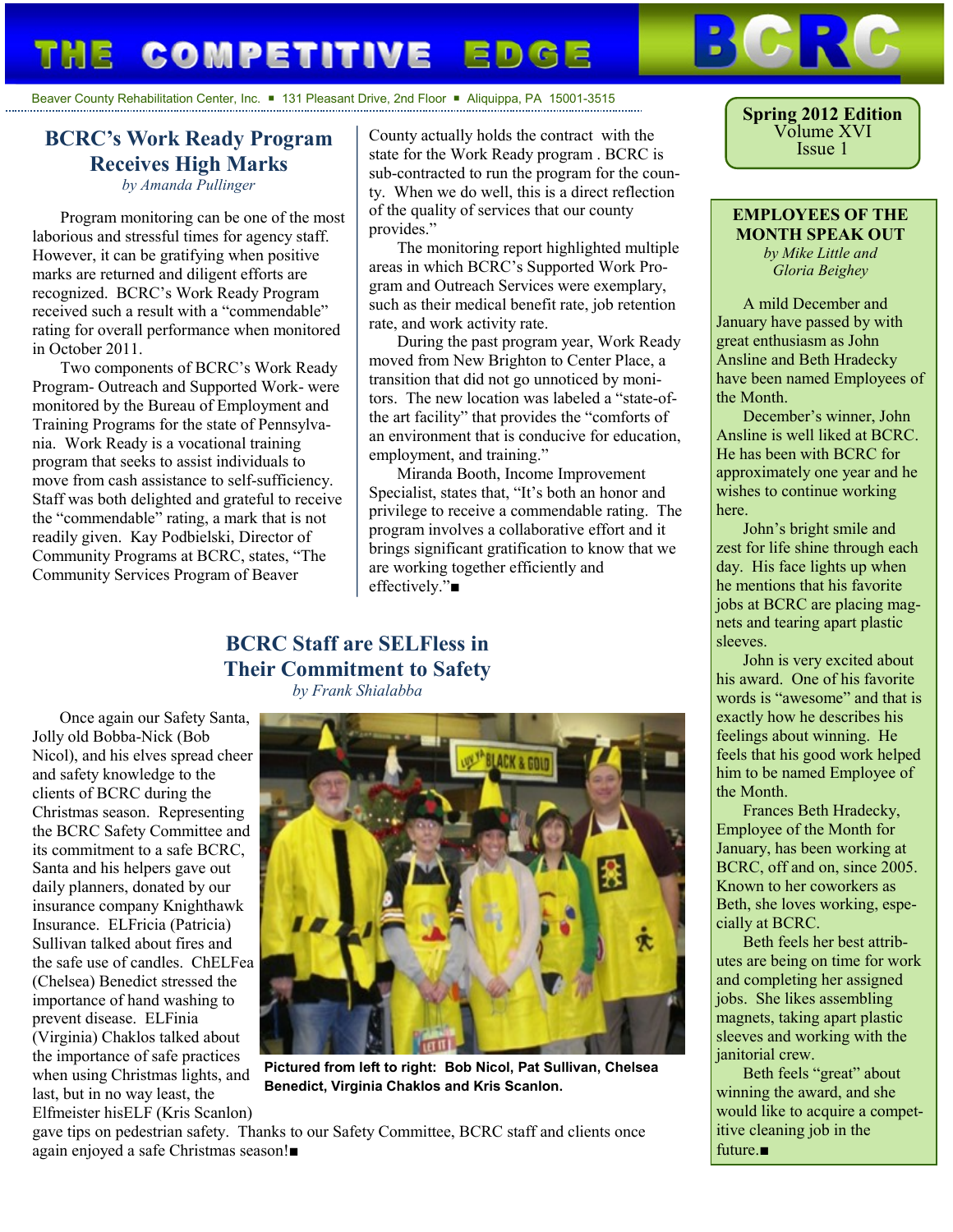

*by Cindy Kirkpatrick*

### **Texting & Driving Outlawed**

Effective March 8, 2012, Pennsylvanians will not be permitted to text while driving. The fine for violating the law will be \$50.00. Senate Bill 314 is categorized as a "primary" law which means that an officer can pull you over for the offense without having to witness some other violation. Currently, talking on a handheld cell phone is permitted.■

### **WIN Clients Take Aim at Area Unemployment**  *by Frank Shialabba*

Don't tell WIN Services' staff about our country's bleak economic outlook. Eight WIN participants found competitive employment during the last few weeks.

Alan Jones, who found a job at a supermarket, received benefits counseling designed to allay his fear of losing his medical card and disability benefits. Alan learned that he could work and still maintain his medical coverage. He works 20 hours per week, while attending a GED "prep" course at Career Link.

Jerry Huff works full-time, rebuilding train brakes for a Leetsdale employer. He feels great to be working at a job that utilizes his mechanical abilities.

Durrell Powell was recently hired by a new grocery store chain. He is responsible for maintaining store cleanliness, and that is particularly important at a grocery store.

Dustin Taylor was hired as a grocery bagger. He is also responsible for trash removal, returning item to the shelves, and gathering carts from the parking lot. He is an excellent

## Spotlight On: Kim Hildman

*by Jennifer Gengarella*

Job Coach Kim Hildman loves the students in BCRC's School to Work program, and they love her. Students, who are approaching graduation, come to BCRC for evaluation and job experiences in preparation for competitive employment. Kim has worked with BCRC for nine years, and she has spent the last two years with the School to Work Program.

One of Kim's favorite things about the program is getting to work with new students every year. Kim assists the students as they work on different contracts such as magnets, prepping documents for shredding and removing ID's from folders. These are invaluable work experiences that will help the students after graduation.



Kim helps the students "get off on the right foot" as they prepare for their future. They gain work experiences with Kim that will help them throughout their lives.

BCRC is proud of the experience, care, and concern that Kim provides to the students. We also offer our congratulations as she anxiously awaits the birth of her first granddaughter this spring.■

 $\alpha$   $\alpha$   $\alpha$ 

### He's a Survivor

*by Frank Shialabba*

Brad Narad is an eminently likable and totally employable individual who has shared many ups and downs with BCRC's Supported Employment services.

According to Sheila Silbaugh, Director of Win Services, who has known Brad for many years, "Brad has had a variety of jobs over the years. Unfortunately some of his past employers have gone out of business or had other difficulties. Brad is very resilient, however, and everything he does is excellent. He has done an outstanding job wherever he has been, never missing a day of work. He often must walk to work, and he's even been bitten by a dog. Nothing deters him from his job, however."

Brad worked on a janitorial crew for three years. He began by gathering garbage from the offices. Eventually, Brad became the cleaning crew's "right hand man." He trained new employees on the "finer points" of janitorial work like running the floor buffer. Just as Brad began to excel in his job, his company lost the cleaning contract and Brad had to move on.

Brad's current job involves cleaning at the Department of Motor Vehicles in Rochester, PA. He has been assigned this very important PIBH contract because, according to Ms. Silbaugh, "his work ethics are far and above that of most people. He is very independent and needs no prompting to complete his work assignments." WIN Program Specialist Kristi Schwartz states, "In addition to cleaning the exam rooms, lunchroom and bathrooms, Brad is responsible for replenishing supplies. He must tell staff when cleaning supplies need to be ordered, and he does this very conscientiously."

According to Job Coach, Linda Smega, who worked with Brad at Goodwill Industries. "Brad is a very nice young man who does a very nice job." This simple description fittingly describes this unassuming young man, whose ups and downs have led to extraordinary accomplishments.■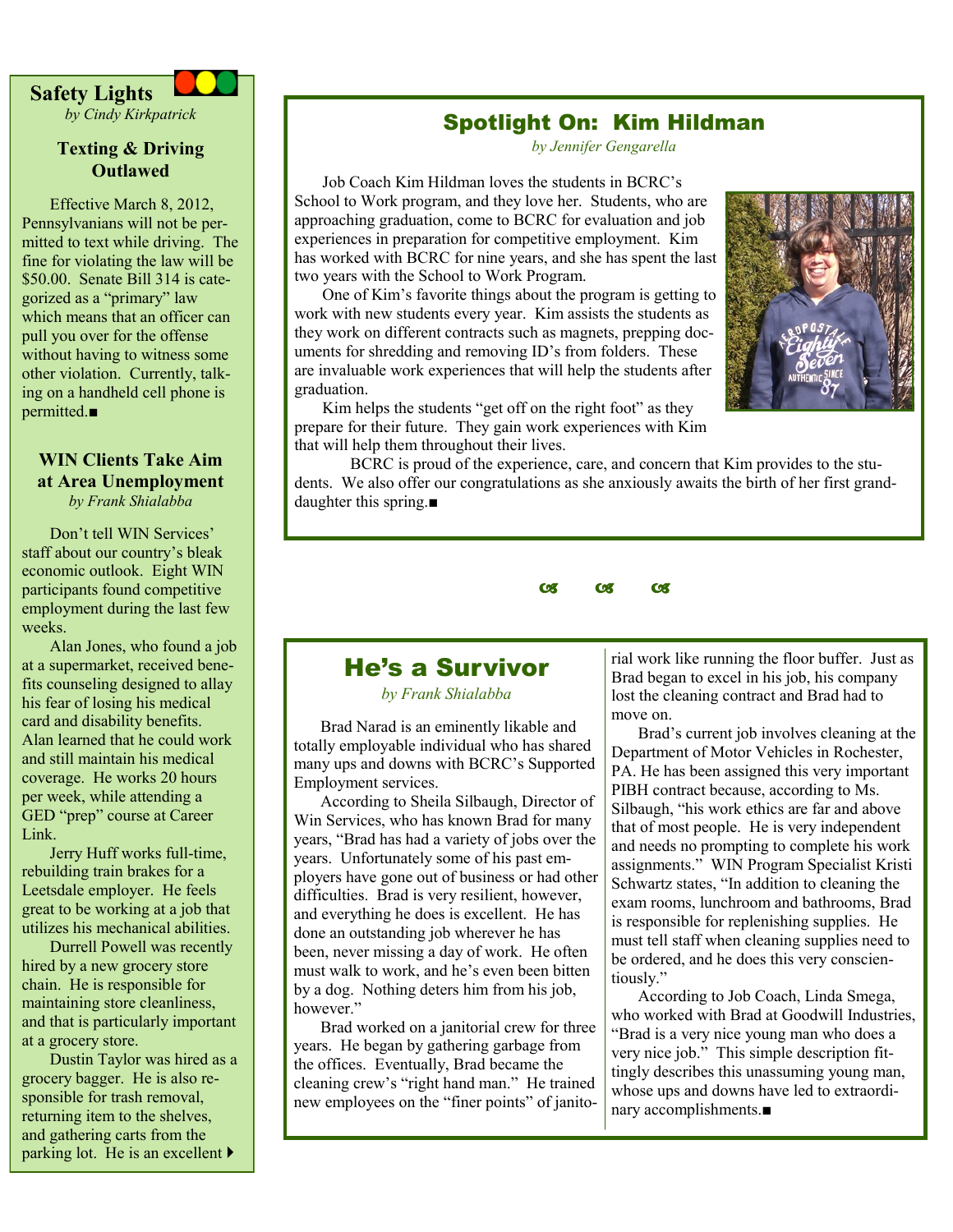# **Come One, Come All**

*by Pat Healey*

Come one, Come all. Visit BCRC's Gifts Delivered and see our innovative new items for 2012.

Starting off the parade of new gifts are spirit bracelets and birthday cakes. The bracelets are made by BCRC clients from individual beads. Colors can easily be matched to organization and school colors. The delightful birthday "cakes" are made from popular snack candy and have a candy stick candle in the center. They can easily be customized and made from your personal candy favorites.

Illuminated glass blocks, available in previous years, have now transformed into lighted scare crows for Halloween and bright, happy snowmen for Christmas.

Beautiful new metal lanterns come in two finishes, copper and

black, with "flickering" wax candles. These candles have two

settings. They can be set to ON/OFF or a timer can be set to stay on for six hours at a time.

**lets.**

 Gifts Delivered Embroidery also offers blankets that can be initialed and personalized. These beautiful cover-ups are made from sweatshirt type fleece. Sixteen different colors of blankets and hun-

dreds of thread colors make this a gift that can be matched to any décor.

Keepsake baby blankets are disguised as fluffy animals, and they will keep all the important information about a new baby. The baby's name, birthdate, height and weight are recorded in embroidery on each blanket.

Environmentally conscious BCRC is currently developing "SCRAP BAGS". These vanity bags are made from scrap materials, old clothes, placemats, etc. Once constructed, bags are embroidered and can be personalized with matching embellishments or monograms.

Visit Gifts Delivered at 1517 Sixth Ave., New Brighton, Monday through Friday until 4:00 pm to see our new line of exciting products. You can also call Susan Hill for custom candy or silk arrangements or Pat Healey for embroidered or personalized items. Both can be reached at 724-847-1306.■



# **Showcase Participants Reach for the Stars**

*by Kelly Newhouse*

WIN Services of BCRC is making preparations for a "Showcase of Talent" at New Horizon School in late April. The event will give each person an opportunity to display his or her special gifts. This showcase will also help individuals meet goals such as building self-esteem, developing new interests, and increasing independence.

One way participants prepare for the showcase is through participation in the new wellness program that began at WIN in February. This program helps individuals make positive lifestyle changes through diet, physical activity and expanding areas of

interest and knowledge. The program also gives participants an opportunity to develop their talents for the big event. WIN staff industriously help participants prepare for their roles in the event, working toward a flawless production.

The theme of the showcase is finding that special something that each person can do well. The search for one's special gifts begins by watching other people share their talents in a variety of settings. It is the hope of the WIN participants and staff that everyone watching the event will discover their own talents and strengths.

Watch for further details, and join us as we showcase the talent of nearly 50 individuals who promise to shine as they reach for the stars.■

#### employee.

John Koehler was hired at a molding company without an interview. He has proven himself to be a reliable worker.

Michael Funovitz is employed by a local advertising firm. He works on the computer excel sheet and folds and stuffs envelopes for their many mailings. He works three days a week and is very happy with his new job.

Michael Ritchie is detailing cars and limousines at a local car rental business. He has a positive attitude, and he greets everyone with a smile and a warm hello.

Finally, Jamie St. Esprit has been employed by a cleaning company. Jamie has a fast pace when cleaning and she gets many compliments for her work.■

### **Laura Competes and Wins!**

BCRC staff person Laura Medarac is a winner. She was chosen out of many applicants to participate in the Offender Workforce Development Specialist (OWDS) training program. The training is sponsored by the PA Department of Corrections (PADOC), PA Board of Probation and Parole (PBPP) and the PA Department of Labor and Industry Office of Vocational Rehabilitation (OVR).

The training is part of a comprehensive re-entry initiative that helps communities meet the needs of their offender and ex-offender populations. The course helps participants provide skills like career planning, job placement, job retention, and career advancement to offenders and ex-offenders.

This training satisfies the requirements for Global Career Development Facilitator, an internationally recognized certification.■



**Lombardo the assembly process for the new spirit brace-**